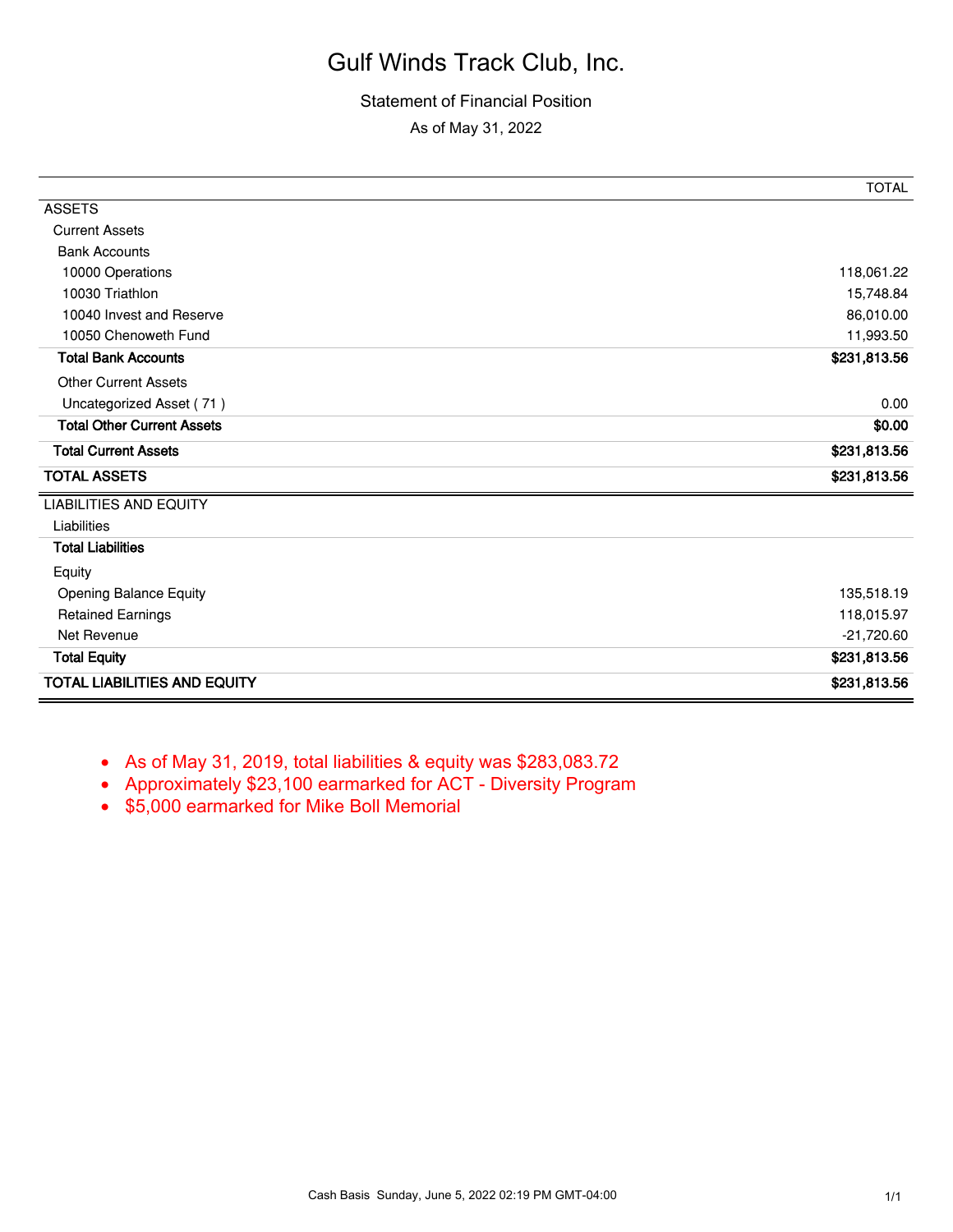# Statement of Activity Comparison

July 2021 - May 2022

|                                             | TOTAL               |                          |
|---------------------------------------------|---------------------|--------------------------|
|                                             | JUL 2021 - MAY 2022 | JUL 2020 - MAY 2021 (PY) |
| Revenue                                     |                     |                          |
| 40000 Race Registration Revenue             | 248,771.62          | 36,689.99                |
| 40010 Race Sponsorship                      | 36,729.98           | 6,993.80                 |
| 40100 Membership Dues                       | 16,770.00           | 12,150.00                |
| 40200 Equipment Rental                      | 1,300.00            | 425.00                   |
| 40210 Chip Timing                           | 9,477.00            | 3,480.33                 |
| 40300 Donations                             | 41,446.45           | 34,905.00                |
| 40400 Merchandise Sales                     | 9,582.99            |                          |
| 40500 Advertising Revenue                   | 1,921.00            | 500.00                   |
| 40600 Uncategorized Revenue                 | 137.50              |                          |
| Misc Revenue                                | 930.05              | 201.26                   |
| <b>Total Revenue</b>                        | \$367,066.59        | \$95,345.38              |
| <b>GROSS PROFIT</b>                         | \$367,066.59        | \$95,345.38              |
| Expenditures                                |                     |                          |
| 50000 Merchandise to Sell                   | 10,473.69           |                          |
| 50010 Postage                               | 3,280.96            | 521.82                   |
| 60100 Equipment Purchase                    | 565.06              | 502.05                   |
| 60110 Equipment Repair & Maintenance        | 5,275.96            | 3,260.28                 |
| 60125 Garbage disposal and recycling        | 565.43              |                          |
| 60300 Insurance                             | 5,036.80            | 3,816.08                 |
| 60400 Taxes & Licenses                      | 303.76              | 4,253.38                 |
| 60500 Bank Charges                          | 222.40              | 110.00                   |
| 60600 Office/General and Admin Expenditures | 4,417.02            | 3,246.00                 |
| 61010 Advertising                           | 10,533.10           |                          |
| 61011 Awards                                | 48,334.85           | 1,793.11                 |
| 61012 Bibs                                  | 9,318.59            | 46.33                    |
| 61013 Course Marking, Measuring or Timing   | 24,095.71           | 415.92                   |
| 61018 Electronic media                      | 30.16               | 552.05                   |
| 61020 Emergency Medical                     | 10,401.00           | 306.00                   |
| 61021 Security / Police                     | 28,626.50           | 600.00                   |
| 61022 Food and Drink                        | 21,717.99           | 761.58                   |
| 61023 Cups and Paper Products               | 350.68              | 195.17                   |
| 61024 Port-O-Johns                          | 14,390.00           | 555.00                   |
| 61025 Shirts and Registration Gifts         | 78,227.65           | 20,105.08                |
| 61027 Graphic Artist                        | 3,200.00            | 800.00                   |
| 61028 Printing and Signage                  | 5,329.44            | 3,182.26                 |
| 61030 Venue Rental                          | 9,424.31            | 1,000.00                 |
| 61031 Music / Sound Equipment               | 4,910.00            | 120.00                   |
| 61050 Transaction and Processing Fees       | 13,020.54           | 4,267.16                 |
| 61052 Transportation                        | 859.83              | 5,916.00                 |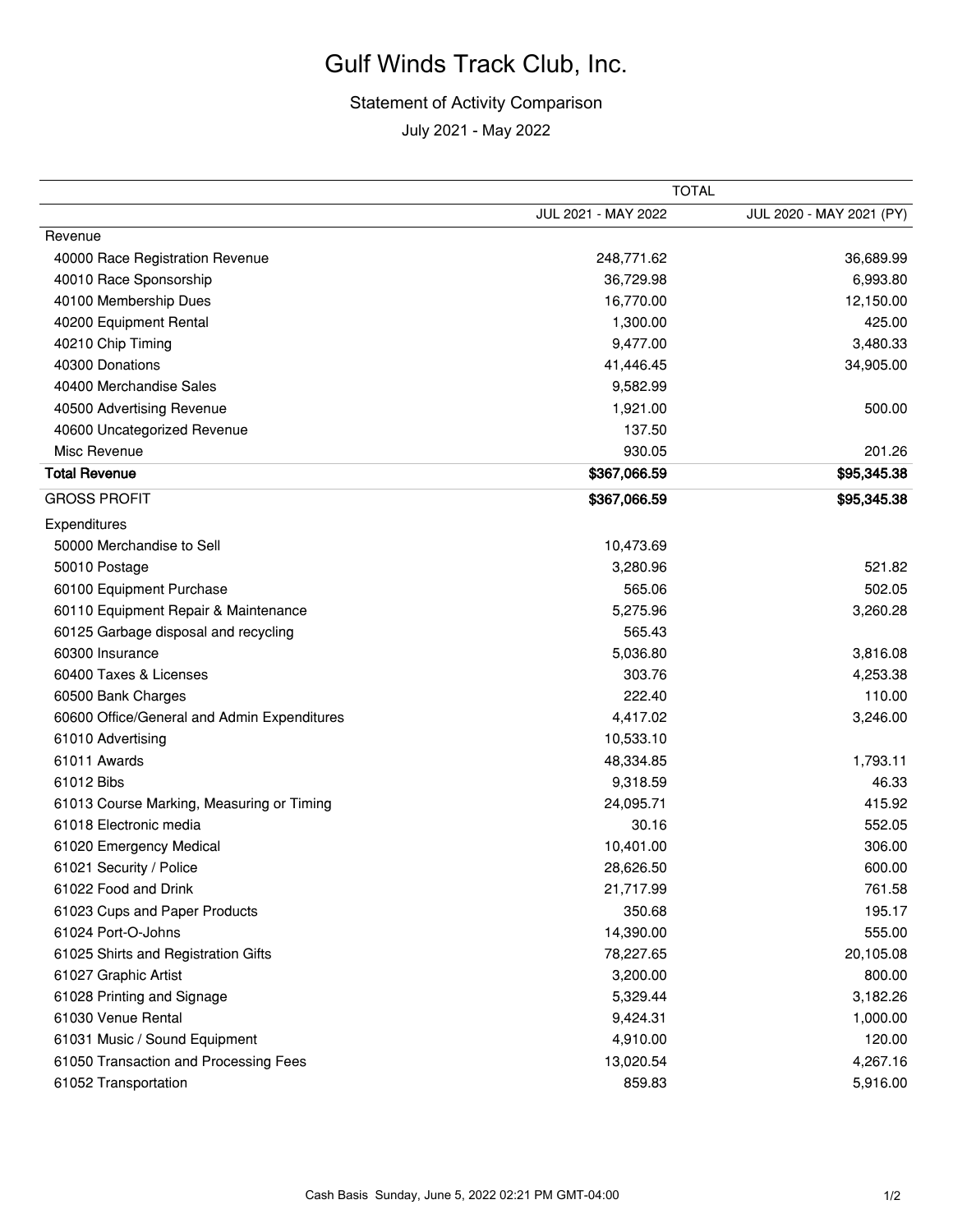#### Statement of Activity Comparison July 2021 - May 2022

|                                         | <b>TOTAL</b>        |                          |
|-----------------------------------------|---------------------|--------------------------|
|                                         | JUL 2021 - MAY 2022 | JUL 2020 - MAY 2021 (PY) |
| 62000 Uncategorized Expenditure         | 1,432.90            | 57.36                    |
| 63000 Charitable Contributions          | 74,402.03           | 27,646.36                |
| Unapplied Cash Bill Payment Expenditure | 0.00                |                          |
| Uncategorized Expense                   | 40.83               |                          |
| <b>Total Expenditures</b>               | \$388,787.19        | \$84,028.99              |
| NET OPERATING REVENUE                   | $$ -21,720.60$      | \$11,316.39              |
| <b>Other Expenditures</b>               |                     |                          |
| Miscellaneous                           |                     | 791.23                   |
| <b>Total Other Expenditures</b>         | \$0.00              | \$791.23                 |
| <b>NET OTHER REVENUE</b>                | \$0.00              | $$ -791.23$              |
| <b>NET REVENUE</b>                      | $$ -21,720.60$      | \$10,525.16              |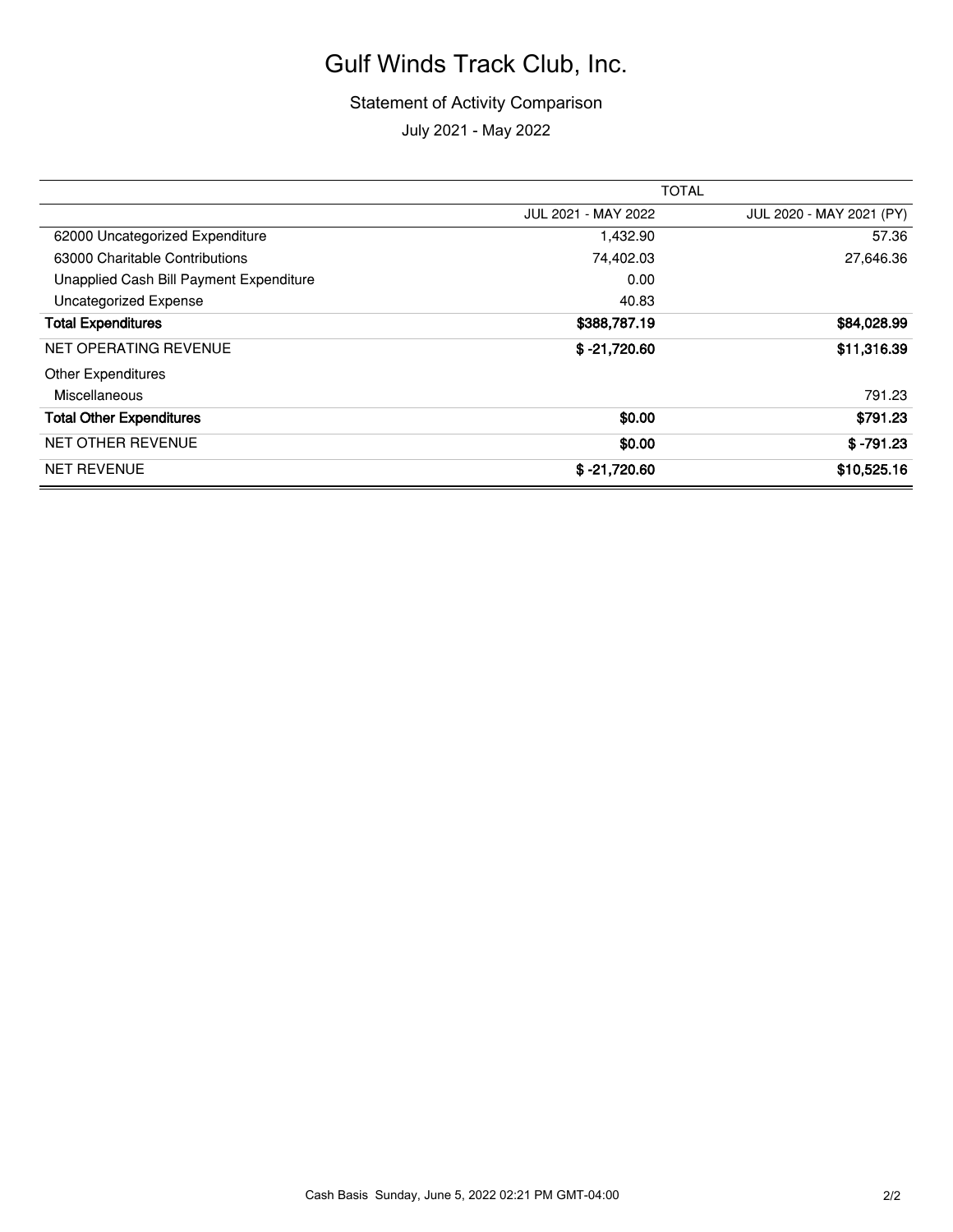#### Statement of Activity Detail

May 2022

| DATE                                    | <b>TRANSACTION</b><br><b>TYPE</b>                     | <b>NAME</b>             | <b>CLASS</b>          | MEMO/DESCRIPTION                                                              | <b>AMOUNT</b> |
|-----------------------------------------|-------------------------------------------------------|-------------------------|-----------------------|-------------------------------------------------------------------------------|---------------|
|                                         | <b>Ordinary Revenue/Expenditures</b>                  |                         |                       |                                                                               |               |
| Revenue                                 |                                                       |                         |                       |                                                                               |               |
|                                         | 40000 Race Registration Revenue                       |                         |                       |                                                                               |               |
| 05/05/2022 Deposit                      |                                                       | RunSignUp               | Races:Summer<br>Trail | <b>RSU April</b>                                                              | 5,483.20      |
| 05/05/2022 Deposit                      |                                                       | RunSignUp               | Races:Palace          | <b>RSU April</b>                                                              | 8,591.38      |
|                                         | Total for 40000 Race Registration Revenue             |                         |                       |                                                                               | \$14,074.58   |
|                                         | 40100 Membership Dues                                 |                         |                       |                                                                               |               |
| 05/05/2022 Deposit                      |                                                       | RunSignUp               | Triathlon             | <b>April Triathletes Dues</b>                                                 | 270.00        |
| 05/05/2022 Deposit                      |                                                       | RunSignUp               |                       | April                                                                         | 670.00        |
|                                         | Total for 40100 Membership Dues                       |                         |                       |                                                                               | \$940.00      |
|                                         | 40200 Equipment Rental                                |                         |                       |                                                                               |               |
| 05/03/2022 Deposit                      |                                                       |                         |                       |                                                                               | 275.00        |
|                                         | Total for 40200 Equipment Rental                      |                         |                       |                                                                               | \$275.00      |
|                                         |                                                       |                         |                       |                                                                               |               |
| 40210 Chip Timing<br>05/31/2022 Deposit |                                                       |                         |                       | The Trent 2022                                                                | 1,420.00      |
|                                         | Total for 40210 Chip Timing                           |                         | Timing                |                                                                               | \$1,420.00    |
|                                         |                                                       |                         |                       |                                                                               |               |
| 40300 Donations                         |                                                       |                         |                       |                                                                               |               |
| 05/05/2022 Deposit                      |                                                       | RunSignUp               | Chenoweth             | April RSU                                                                     | 20.00         |
|                                         | Total for 40300 Donations                             |                         |                       |                                                                               | \$20.00       |
|                                         | 40400 Merchandise Sales                               |                         |                       |                                                                               |               |
| 05/13/2022 Check                        |                                                       |                         | Triathlon             | <b>Check 9083</b>                                                             | $-105.00$     |
|                                         | Total for 40400 Merchandise Sales                     |                         |                       |                                                                               | $$ -105.00$   |
|                                         | 40500 Advertising Revenue                             |                         |                       |                                                                               |               |
| 05/12/2022 Deposit                      |                                                       | <b>NAMI Tallahassee</b> | Fleet Foot            | <b>Bluebird Run Ad</b>                                                        | 100.00        |
|                                         | Total for 40500 Advertising Revenue                   |                         |                       |                                                                               | \$100.00      |
| <b>Total for Revenue</b>                |                                                       |                         |                       |                                                                               | \$16,724.58   |
| Expenditures                            |                                                       |                         |                       |                                                                               |               |
| 50010 Postage                           |                                                       |                         |                       |                                                                               |               |
| 05/05/2022 Bill                         |                                                       | <b>Mark Priddy</b>      |                       | Membership stamps                                                             | 23.20         |
|                                         | 05/09/2022 Expenditure                                | <b>USPS</b>             | <b>Fleet Foot</b>     | May FF Postage                                                                | 42.19         |
|                                         | Total for 50010 Postage                               |                         |                       |                                                                               | \$65.39       |
|                                         | 60110 Equipment Repair & Maintenance                  |                         |                       |                                                                               |               |
|                                         | 05/26/2022 Expenditure                                | Fort Knox Storage       |                       | DDA B/P 1921 05/26/22 21148093 P DDA B/P 1921 05/26/22 21148093 PY *Fort Knox | 280.00        |
|                                         |                                                       |                         |                       | Storage 8                                                                     |               |
|                                         | Total for 60110 Equipment Repair & Maintenance        |                         |                       |                                                                               | \$280.00      |
| 60500 Bank Charges                      |                                                       |                         |                       |                                                                               |               |
|                                         | 05/02/2022 Expenditure                                | Capital City Bank       | Triathlon             | BANKCARD-8566 MTOT DISC CCD 51 BANKCARD-8566 MTOT DISC CCD                    | 10.00         |
|                                         |                                                       |                         |                       | 518089245012141                                                               |               |
|                                         | Total for 60500 Bank Charges                          |                         |                       |                                                                               | \$10.00       |
|                                         | 60600 Office/General and Admin Expenditures           |                         |                       |                                                                               |               |
|                                         | 05/09/2022 Expenditure                                | App Embark LLC          |                       | SALE<br>CCD<br><b>APP EMBARK</b>                                              | 200.00        |
|                                         | Total for 60600 Office/General and Admin Expenditures |                         |                       |                                                                               | \$200.00      |
| 61010 Advertising                       |                                                       |                         |                       |                                                                               |               |
| 05/14/2022 Bill                         |                                                       | Cuneo<br>Creative.com   | Races:Springtime      | Thank You Democrat Ad                                                         | 183.98        |
|                                         | Total for 61010 Advertising                           |                         |                       |                                                                               | \$183.98      |
| 61011 Awards                            |                                                       |                         |                       |                                                                               |               |
| 05/01/2022 Bill                         |                                                       | Katie Sherron           | Races:Palace          | F1 Palace 2022                                                                | 100.00        |
| 05/01/2022 Bill                         |                                                       | <b>Mickey Moore</b>     | Races:Palace          | 1st Grandmaster                                                               | 50.00         |
| 05/01/2022 Bill                         |                                                       | Mary Fran Rowe          | Races:Palace          | 1st Master                                                                    | 50.00         |
| 05/01/2022 Bill                         |                                                       | Charlie Johnson         | Races:Palace          | 1st Master                                                                    | 50.00         |
| 05/01/2022 Bill                         |                                                       | Angela Dempsey          | Races:Palace          | 1st Grandmaster                                                               | 50.00         |
|                                         | Total for 61011 Awards                                |                         |                       |                                                                               | \$300.00      |
|                                         | 61013 Course Marking, Measuring or Timing             |                         |                       |                                                                               |               |
| 05/05/2022 Bill                         |                                                       | <b>Mark Priddy</b>      | Races:Springtime      | <b>Field Chalk</b>                                                            | 10.19         |
| 05/05/2022 Bill                         |                                                       | <b>Mark Priddy</b>      | Races:Palace          | City of Tallahassee Permit - Palace                                           | 25.00         |
| 05/05/2022 Bill                         |                                                       | <b>Mark Priddy</b>      | Races:Palace          | <b>Field Chalk</b>                                                            | 10.20         |
|                                         |                                                       |                         |                       |                                                                               |               |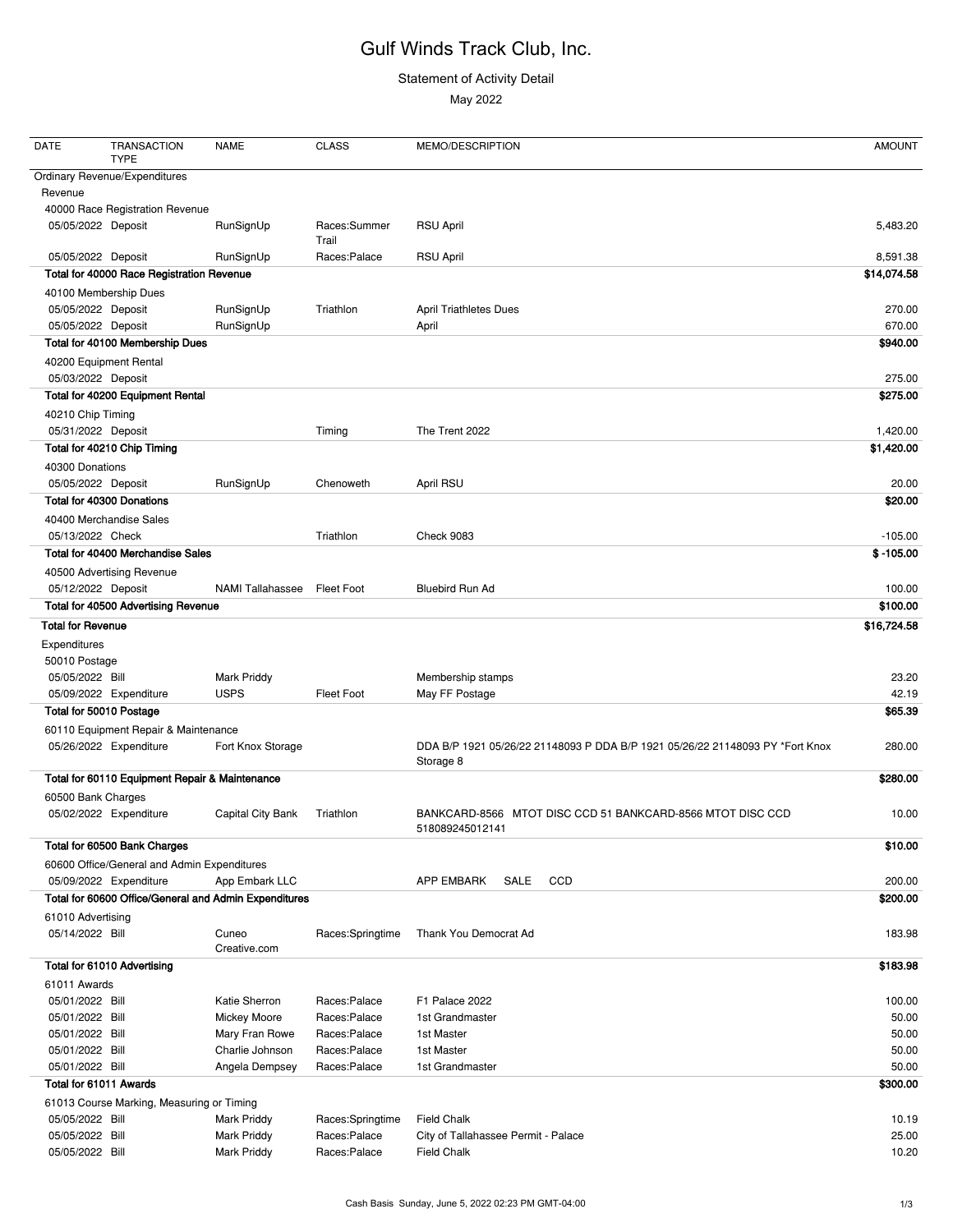#### Statement of Activity Detail

May 2022

| <b>DATE</b>                                         | TRANSACTION | <b>NAME</b> | <b>CLASS</b> | MEMO/DESCRIPTION | AMOUNT  |
|-----------------------------------------------------|-------------|-------------|--------------|------------------|---------|
|                                                     | <b>TYPE</b> |             |              |                  |         |
| Total for 61013 Course Marking, Measuring or Timing |             |             |              |                  | \$45.39 |